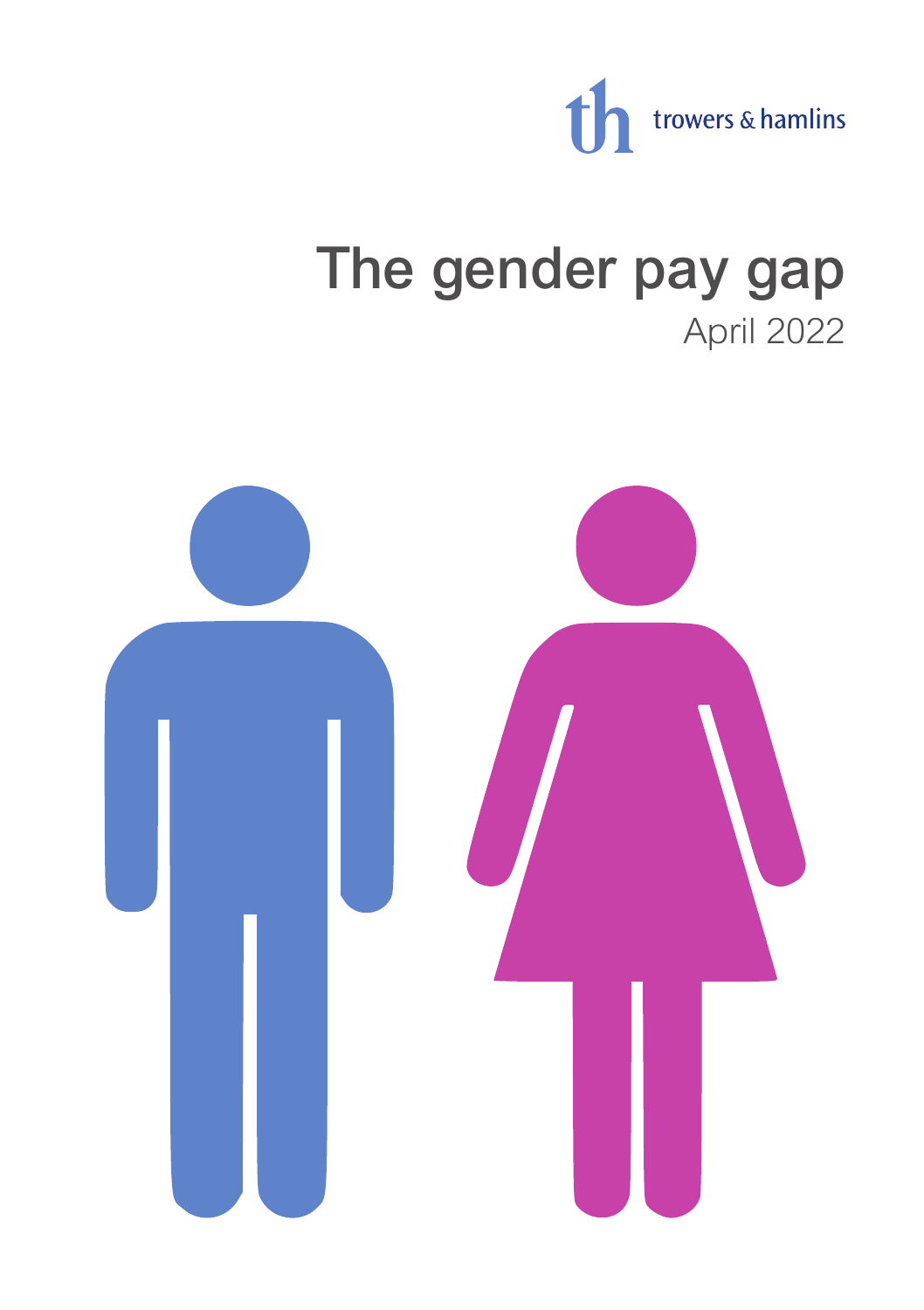### Introduction

This is the fifth annual gender pay gap report from the firm, reflecting the data as at April 2021.

The gender pay gap is the difference between average hourly earnings for men and women in an organisation. It is calculated by looking at the mean and median hourly pay of men and women and is typically expressed as a percentage.

Gender pay gap reporting is not a comparison of men and women's salaries for doing the same job. That is equal pay and the two measures are very different things. Paying men and women differently for doing equal work is unlawful. We are committed to paying fairly and have remuneration and moderation processes in place to ensure men and women in the firm receive equal pay for equal work.

Here are some of the highlights from this year's report:

- The overall mean pay gap of all UK partners and employees has continued to reduce for a fourth consecutive year.
- Across the whole partnership the mean gender pay gap is 1.1% in favour of women.
- The mean pay gap for business services across the UK has continued to reduce for a fourth consecutive year.
- Across business support staff based outside London the mean gender pay gap is 4.3% in favour of women.
- Across all UK fee-earning staff (excluding partners) the bonus gap has significantly reduced from 30.5% reported last year to 17.6% this year .
- The median bonus gap for fee earners outside London is 15.1% in favour of women.

## Gender pay gap analysis at Trowers & Hamlins

Overall there is a pay gap for the mean hourly earnings of all UK partners and employees of 20.3% which is a reduction of 1% from last year and a median hourly pay gap of 33.2% in favour of men, an increase of 3.1% from last year. The mean hourly pay gap across the firm has continued to reduce for the fourth consecutive year.

By law the firm is required to publish data for all employees, but once again for transparency has taken to decision to publish partner data as part of our report.

If we were to exclude partners from this calculation, there is a pay gap for the mean hourly earnings of all UK employees of 13.7%% and a median hourly pay gap of 21.4% in favour of men, an increased gap compared to the figures reported last year.

As before, it is only when breaking this information down for further analysis, that a greater understanding can be achieved.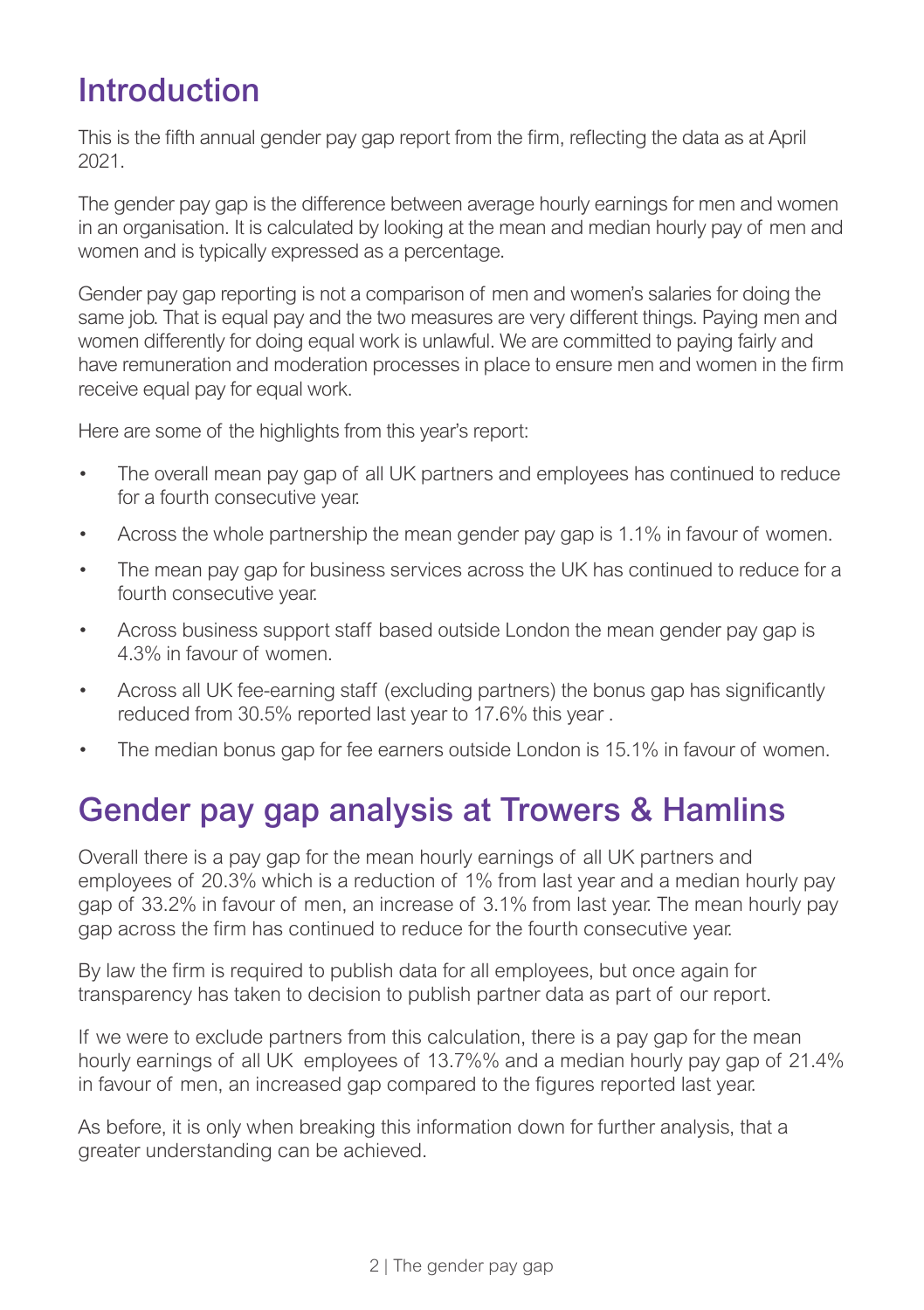## **Our partnership**

As can be seen from the table below the gender pay gap within the partnership is in favour of women across all partners and non-equity partners, compared to last year when it was narrowly in favour of men. In a partnership that comprises over 40% female partners, once again this is an encouraging result.

|                        | Mean gender<br>pay gap | <b>Who</b><br>earns more | Median gender<br>pay gap | Who<br>earns more |
|------------------------|------------------------|--------------------------|--------------------------|-------------------|
| All partners           | 1.1%                   |                          | 8.7%                     |                   |
| <b>Equity partners</b> | 2.7%                   |                          | 7.9%                     |                   |
| Non-equity partners    | 2.2%                   |                          | 11.1%                    |                   |

## UK fee-earners

When looking just at the results for fee-earners only (excluding partners) there is a pay gap of 7.3% in favour of men, an increased pay gap from that reported in 2020 which was 1.7% in favour of women. In London the gap is in favour of men. Outside London, the gap is influenced by the fact that we employ significantly more paralegal staff, the majority of whom are female and whose salary range is lower than that of a qualified solicitor. This demographic difference is the reason for the mean pay gap outside London as when we exclude this category of staff, the gender pay gap disappears.

#### **Gender pay gap by region (excluding partners)**

|                                                                | Mean gender<br>pay gap | Who<br>earns more | Median gender<br>pay gap | Who<br>earns more |
|----------------------------------------------------------------|------------------------|-------------------|--------------------------|-------------------|
| Fee earning staff<br>all UK offices                            | 7.3%                   |                   | 18.6%                    |                   |
| Fee earning staff<br>London                                    | 7%                     |                   | 4.6%                     |                   |
| Fee-earning staff<br>Birmingham, Exeter &<br><b>Manchester</b> | 5.7%                   |                   | 2%                       |                   |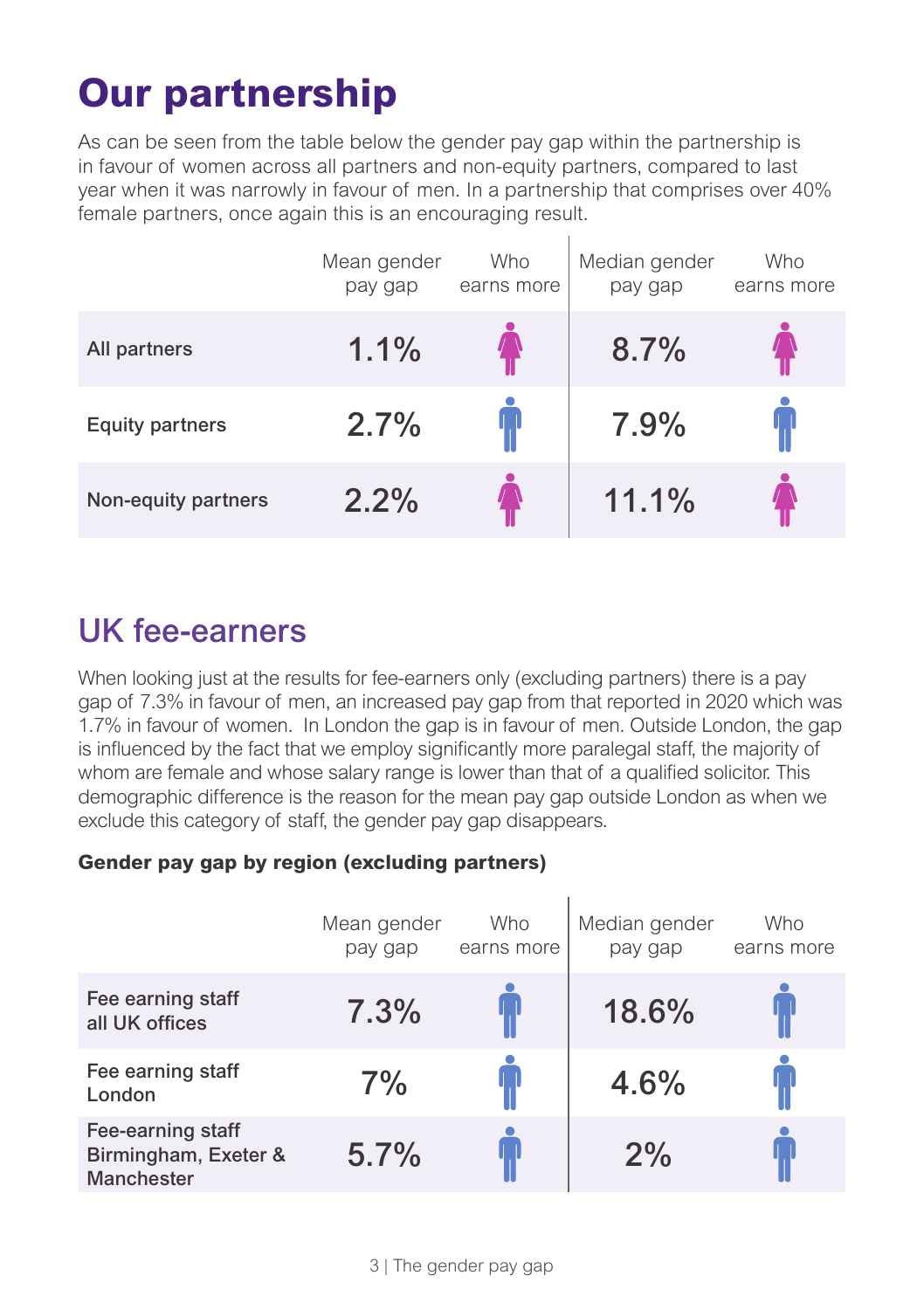#### **Gender pay gap by role**

|                                             | Mean gender<br>pay gap | <b>Who</b><br>earns more | Median gender<br>pay gap | Who<br>earns more |
|---------------------------------------------|------------------------|--------------------------|--------------------------|-------------------|
| Paralegal<br>(All UK offices)               | 4.3%                   |                          | 4.1%                     |                   |
| Solicitor<br>(All UK offices)               | 9%                     |                          | 31%                      |                   |
| Associate<br>(All UK offices)               | 1.3%                   | Ψ                        | 3.8%                     |                   |
| <b>Senior Associate</b><br>(All UK offices) | 0.5%                   |                          | 1.8%                     |                   |
| Partner<br>(All UK offices)                 | 1.1%                   |                          | 8.7%                     |                   |

## UK business services

When looking just at the figures for business services, the figures show a mean gender pay gap of 19.3% and a median gender pay gap of 16.9% both in favour of men. This is a reduction on the pay gap reported in the previous three years. It is important to bear in mind that the makeup of business services staff is diverse, ranging from junior clerical and admin staff in regional offices across the UK, to the Directors of the business services functions in London. This wide disparity of roles and locations produces a significant gender pay gap, with the vast majority of the junior admin, clerical and secretarial roles being performed by women.

We analysed the data further and broke it down between London and our regional UK offices. Outside of London, the gender pay gap favours women.

|                                                                  | Mean gender<br>pay gap | Who<br>earns more | Median gender<br>pay gap | Who<br>earns more |
|------------------------------------------------------------------|------------------------|-------------------|--------------------------|-------------------|
| <b>Business services</b><br>(All offices)                        | 19.3%                  |                   | 16.9%                    |                   |
| <b>Business services</b><br>(London)                             | 15.4%                  |                   | 6.5%                     |                   |
| <b>Business services</b><br>(Birmingham, Exeter &<br>Manchester) | 4.3%                   |                   | 10.9%                    |                   |

4 | The gender pay gap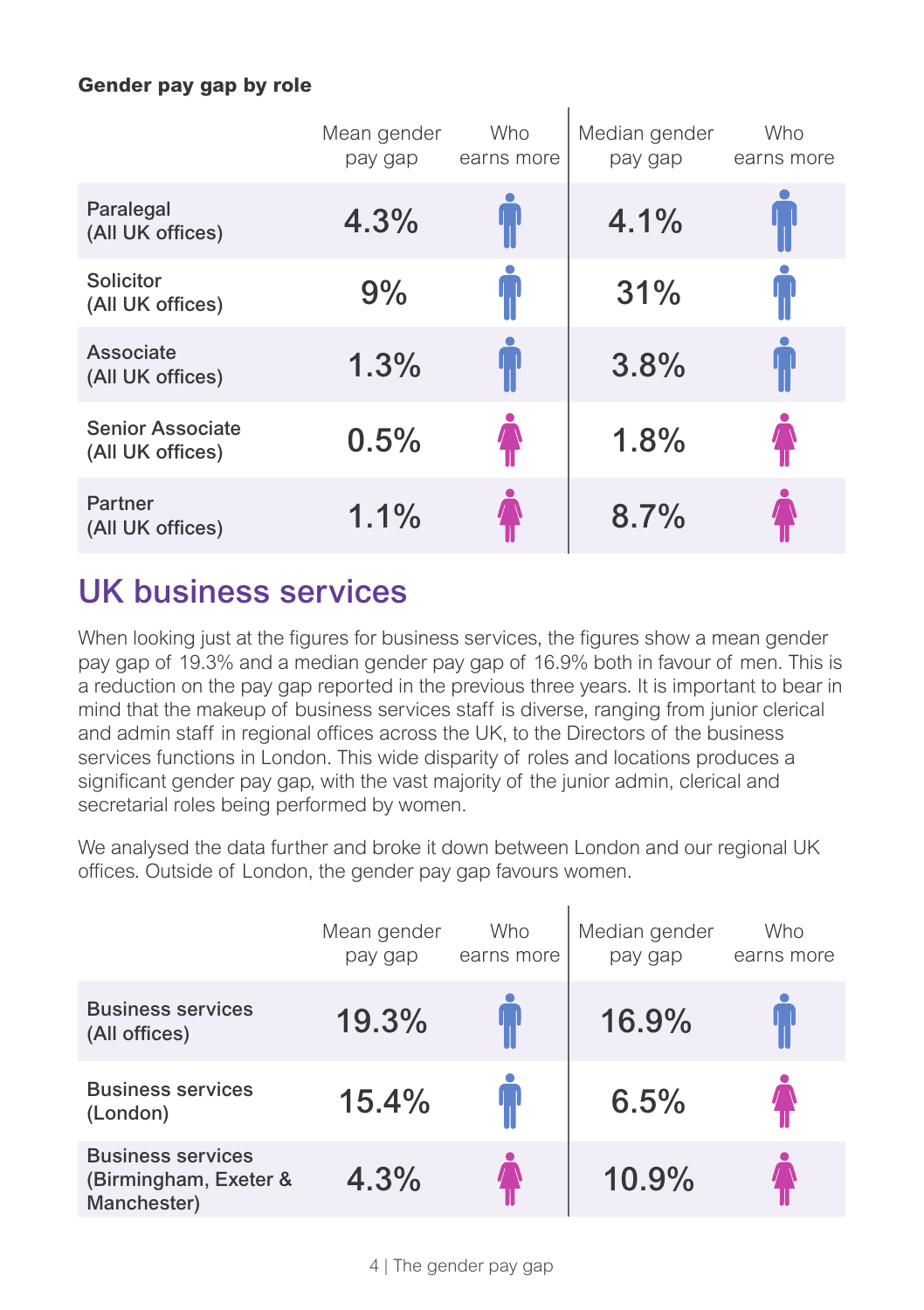In London the pay gap has improved from 25.3% last year to 15.4% this year and it is our intention is to work hard to continue to improve these figures, acknowledging as we have done previously that this is likely to take a number of years to achieve. To do so would require not only increasing the number of women recruited or progressing into senior business services roles in London, something that will take some time to achieve, but significantly increasing the number of males recruited into the junior roles. Currently, 66.7% of the roles in the lowest pay quartile are performed by women, although this is nearly 10% less than that reported last year. Longer term efforts to even out the pay gap within business services may be achieved through continuing to offer apprenticeships across a number of our business service functions in addition to work experience and social mobility initiatives, with a view to encourage more men to join the firm in entry level administrative roles.

## **Bonus pay gap analysis at Trowers & Hamlins**

The bonus pay gap is the percentage difference between annual bonus payments made to women and men in an organisation. The overall mean bonus pay gap, again inclusive of partners, is 45.7% in favour of men and the median is 43.9% in favour of men. Again it's important to break the figures down further to gain a better understanding of what the figures show.

### Partners and fee-earners in the UK

At partner level the bonus pay gap is 11.1% in favour of men, an increased gap from last year's reported figures which was 5.9% in favour of men.

The bonus pay gap of all fee earners, excluding partners, has increased from 17.6% reported in 2021 to 28.1% this year in favour of men. The median bonus pay gap of fee earning staff outside London has this year reduced to 15.1% in favour of women. Whilst a similar percentage of both male and female fee earning staff receive bonus payments (72.3% and 73.3% respectively), a far greater proportion of women than men work part-time hours which does impact on bonus. Whilst this has no impact upon salary differentials which are calculated on an hourly pay basis, it does impact upon bonus. 11.4% of fee-earning staff are part time employees of whom 81% are women and 8% are men. It is worth noting that the latter is a 5% increase on the number of men in fee earning roles who work part time compared with the 3% reported in 2020.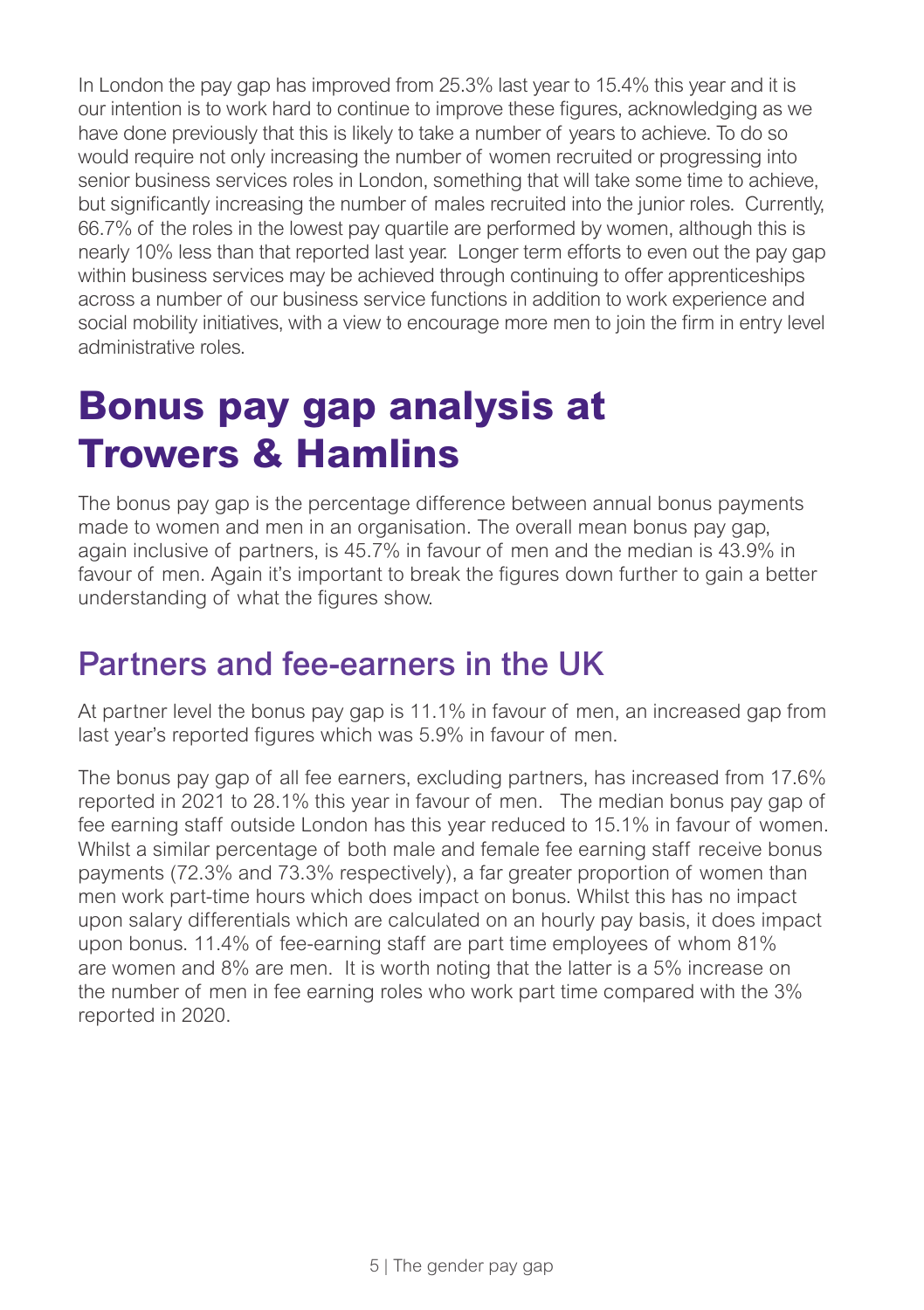|                                                           | Mean gender<br>bonus gap | <b>Who</b><br>earns more | Median gender<br>bonus gap | Who<br>earns more |
|-----------------------------------------------------------|--------------------------|--------------------------|----------------------------|-------------------|
| <b>All Partners</b><br>(All UK offices)                   | 11.1%                    |                          | 20%                        |                   |
| Fee earning staff<br>(All UK offices)                     | 28.1%                    | $\blacksquare$           | 14.5%                      | IJ                |
| Fee earning staff<br>(London)                             | 28.3%                    |                          | 27.5%                      |                   |
| Fee-earning staff<br>(Birmingham, Exeter &<br>Manchester) | 25.3%                    | Ţ                        | 15.1%                      |                   |

ï

### Business services

The mean bonus pay gap is 63.9% and the median bonus gap is 16.7%. 91.7% of men and 93% of women received a bonus. The wide disparity of business service roles coupled with a far greater proportion of women than men working in part time business services roles, produces a larger bonus pay gap. 10.4% of our business services staff are part time employees all of whom are women.

|                                                                  | Mean gender<br>bonus gap | <b>Who</b><br>earns more | Median gender<br>bonus gap | Who<br>earns more |
|------------------------------------------------------------------|--------------------------|--------------------------|----------------------------|-------------------|
| <b>Business services</b><br>(all UK offices)                     | 62.1%                    |                          | 32.8%                      |                   |
| <b>Business services</b><br>(London)                             | 61.1%                    |                          | 29.8%                      |                   |
| <b>Business services</b><br>(Birmingham, Exeter &<br>Manchester) | 7.9%                     |                          | 5.1%                       |                   |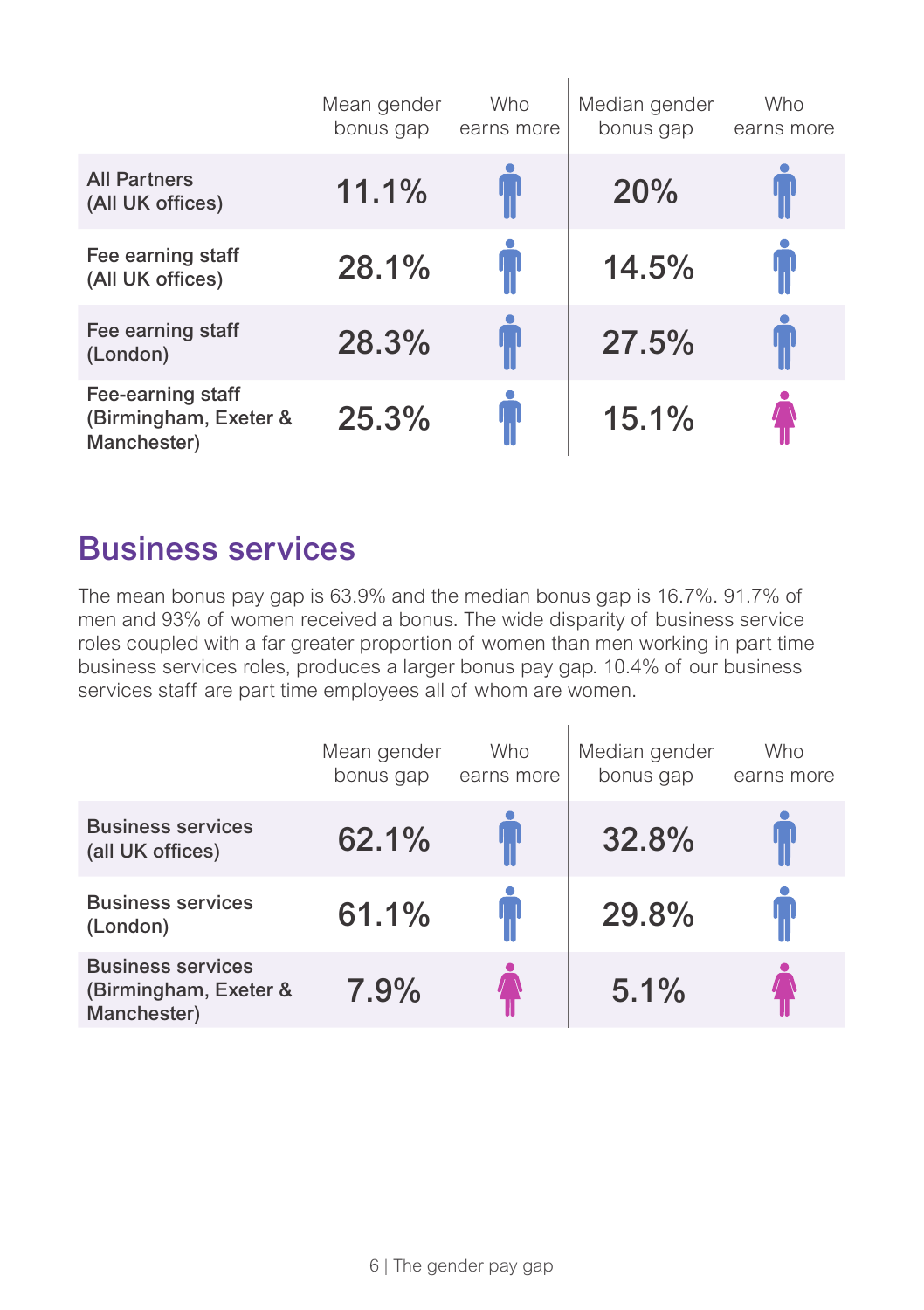## **Conclusion**

In a sector that can find it a challenge to retain female talent at senior levels, we are rightfully proud that our partnership is made up of over 40% female partners.

There are many reasons for this, but in recent years the following has been put in place to ensure that we continue to attract women into the business and ensure that these women both stay in the business and have successful, well remunerated careers:

- Reviews into the reasons why women leave the business
- Improved planning, coaching and support for those on maternity leave to ensure they are able to keep in touch with the firm and ease their return to work
- Broadened flexible working options, both formal and informal, including the introduction of agile working across the firm
- Conduct equal pay reviews
- A commitment to paying fairly
- Confidence that we achieve equal pay for commensurate roles
- Appointment of a number of female partners into key leadership roles
- The absence of a presenteeism culture
- A genuine and deep commitment to a diverse and inclusive working environment

We have also now introduced the following in order to maximise the potential of all staff within the business:

- Mentoring opportunities for all, including secretarial and business services staff
- Return to work coaching and mentoring following career breaks, including, but not limited to maternity leave.

Looking to the future, gender continues to form a key pillar of the firm's Diversity and Inclusion strategy. In addition the firm is committed to reporting on its ethnicity pay gap and is working towards having the data and reporting tools to be able to do so in a meaningful way.

We can confirm the data reported is accurate.



Sara Bailey<br>
Senior Partner<br>
Senior Partner<br>
Paul Robinson<br>
Director of Hum Senior Partner<br>
Sex Belletter of Human Resources<br>
DNA